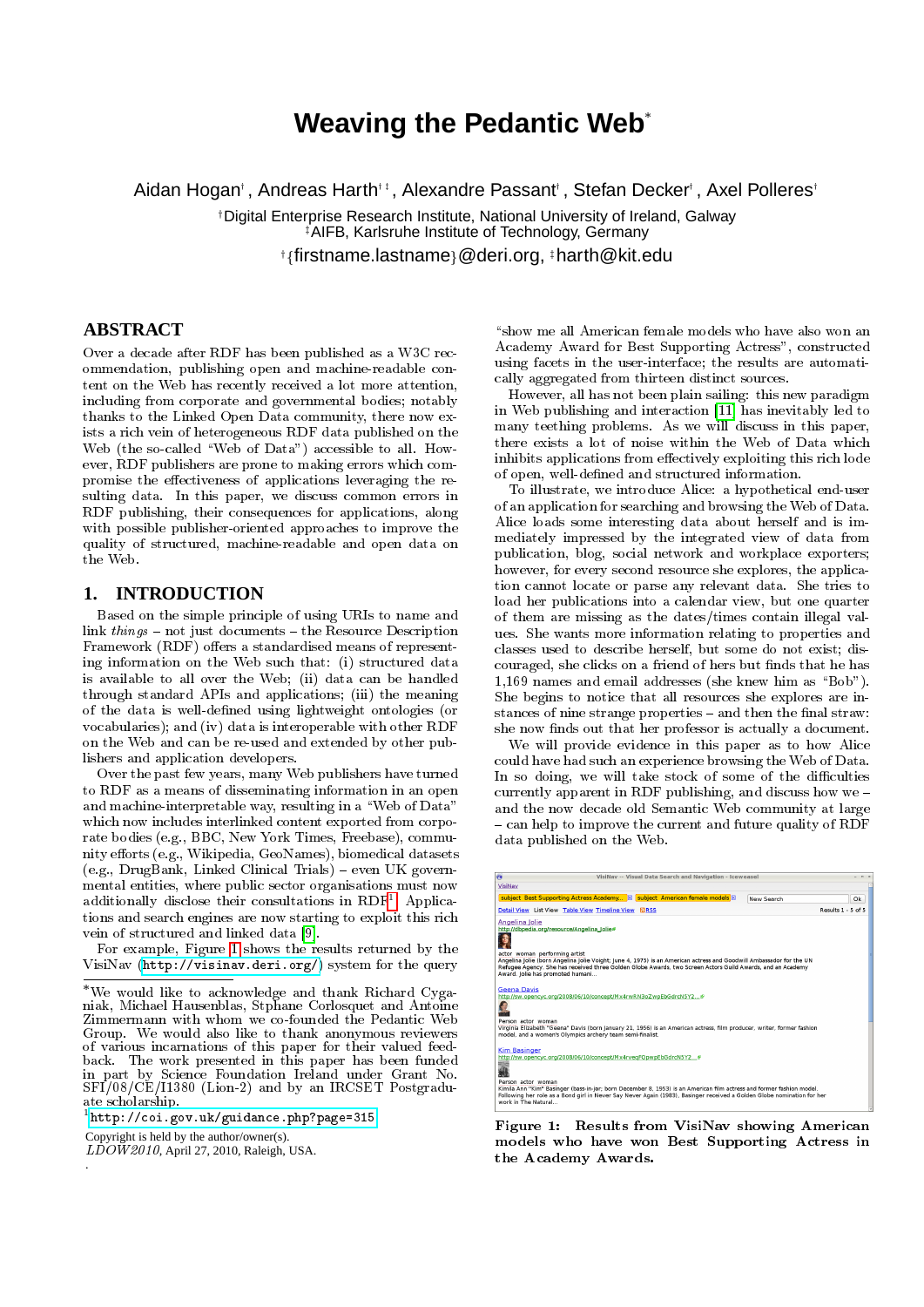### **2. WEB OF DATA ANALYSIS**

We herein present some analysis based on an RDF dataset retrieved from the Web in April 2009 using MultiCrawler [\[8\]](#page-9-2). We performed a seven-hop breadth-first crawl for RDF/XML documents where we enforced a maximum of 5,000 crawled documents per pay-level-domain (or PLD, viz.: a domain that requires payment, such as deri.ie or data.gov.uk) so as to ensure a diverse Web dataset covering a wide spectrum of publishers. Indeed, we only crawled for RDF/XML and not for other formats such as RDFa; RDF/XML is currently by far the most popular format with RDFa growing in popularity. Still, one could expect a small percentage of documents to contain  $-$  e.g., RDFa metadata  $-$  which we admittedly overlook in our illustrative statistics.

The crawl accessed 149,057 URIs (including 39,439 redirects), 54,836 (36.8%) of which resulted in valid RDF/XML documents (almost precisely 50% excluding redirects). The final dataset contains 12,534,481 RDF statements mentioning  $1,598,521$  URIs - including  $5,850$  classes and  $9,507$  properties.

Based on this dataset, we present selected issues in RDF data published on the Web. We focus on errors that we can systematically detect, and thus one should not consider the following an exhaustive list; similarly, it is important to note - given the diminutive scale and perhaps even age of our dataset - that the statistics presented herein are intended to be illustrative, not exhaustive. That said, we still claim that the analysis of our dataset offers a valuable insight into current issues relating to RDF Web publishing: although interpolating the exact prevalence of such problems to the entire Web of Data may not be sensible, our statistics should offer an indication as to the relative and approximate prevalence of such problems.

Throughout the paper, we endeavour to present examples of the various publishing errors by giving links to RDF Web documents exhibiting such. Note that the purpose of providing these examples is to: (i) to give concrete and tangible examples to the errors, giving indications as to how they might have occurred, how they might be presently solved, and how they could be avoided in future; (ii) show that noise is present in a diverse range of sources, describing a diverse range of domains; and (iii) to show that errors in RDF publishing are not only the result of inexperience - we show examples of errors in academic publishing, community-based publishing, popular vocabularies, and even documents published by the authors of this paper. The purpose of the examples is thus not to "point the finger", but to give an honest appraisal of such issues so as to identify possible directions forward.

For posterity, we provide snapshots of documents and enumerate the namespace prefixes referenced in this paper at [http://aidanhogan.com/pedantic/.](http://aidanhogan.com/pedantic/)

In order to structure the highlighted issues, we identify four categories of symptoms:

- incomplete: equatable to a dead-link in the current  $HTML$  web  $-$  a software agent will not be able to retrieve data relevant to a particular task;
- incoherent: a software agent will not be able to correctly interpret some local piece of data as either the publisher or vocabulary maintainer would expect;
- hijack: a software agent will not be able to correctly interpret some remote piece of data as would be expected;
- inconsistent: a software agent will interpret a contradiction in the data.

Finally, we will also endeavour to provide discussion for each issue, both from the perspective of publishers and from the perspective of data consumers.

We begin with issues relating to how data is found and accessed; then discuss parsing and syntax issues; look at reasoning issues, including inconsistent data; and finally, introduce and discuss ontology hijacking.

### **2.1 URI/HTTP: accessibility and derefencability**

As previously alluded to, the Linked Open Data movement has been integral to RDF publishing on the Web, emphasising four basic principles [\[2\]](#page-9-3): (i) use URIs as names for things; (ii) use HTTP URIs so that those names can be looked up; (iii) provide useful information when a look-up on that URI is made; and (iv) include links using external URIs.

With regards to providing information about a resource upon a HTTP lookup of its URI  $-$  called dereferencing  $-$  emphasis is placed on providing information in RDF and disambiguating identication of information resources (document URIs) from non-information resources (entities described in those documents). Now, using statistics of our crawl which consisted of lookups on URIs in the data, we can draw some initial conclusions relating to Linked Data practices on the Web of Data.

#### *2.1.1 Dereferencability issues*

#### Category: incomplete

In accordance with "use HTTP URIs so that those names can be looked up", dereferencing a URI consists of retrieving content as defined by  $\text{RFC3986}^2$  $\text{RFC3986}^2$ .

Firstly, 5.3% of URIs returned an error (4xx client error/5xx server error) response code, in con
ict with the third Linked Data principle above: "provide useful information when a look-up on that URI is made". In most such  $-$  admittedly relatively rare { cases simply nothing exists at that location and a 404 Not Found code is returned (4.3% overall, 81% of error codes).

Secondly, 26.5% of URI lookups resulted in a redirect (30x code). In fact, Linked Data principles encourage the use of redirects, particularly for identifying non-information resources (i.e. URIs which denote things rather than files): specically, the 303 redirect is recommended. Of the redirection URIs,  $55.1\%$  (14.6% of total) offered a 303 redirect to another location as recommended; however, 30.2% (8% of total) used a 302 redirect and the remaining 14.7% (3.9% of total) used a 301 redirect.

In the machine-oriented world of Linked Data, publishers should be even more careful to avoid broken links and to make URIs dereferencable, thus enabling automatic dataaccess for Semantic Web applications and providing them { and ultimately end-users  $=$  a complete, coherent picture.

Publisher Recommendations: Publishers should carefully follow Linked Data best practices when "minting" URIs.

Consumer Recommendations: Applications should not expect high recall when dereferencing URIs found in RDF data: for high recall, applications may have to consider prefetching/data-warehousing approaches.

#### *2.1.2 No structured data available*

#### Category: incomplete

Excluding redirects, 92.8% of URIs return a 200 OK response code along with content; but what do these documents contain? Linked Data principles require that useful

<span id="page-1-0"></span> $^2$ [http://labs.apache.org/webarch/uri/rfc/rfc3986.](http://labs.apache.org/webarch/uri/rfc/rfc3986.html) [html](http://labs.apache.org/webarch/uri/rfc/rfc3986.html)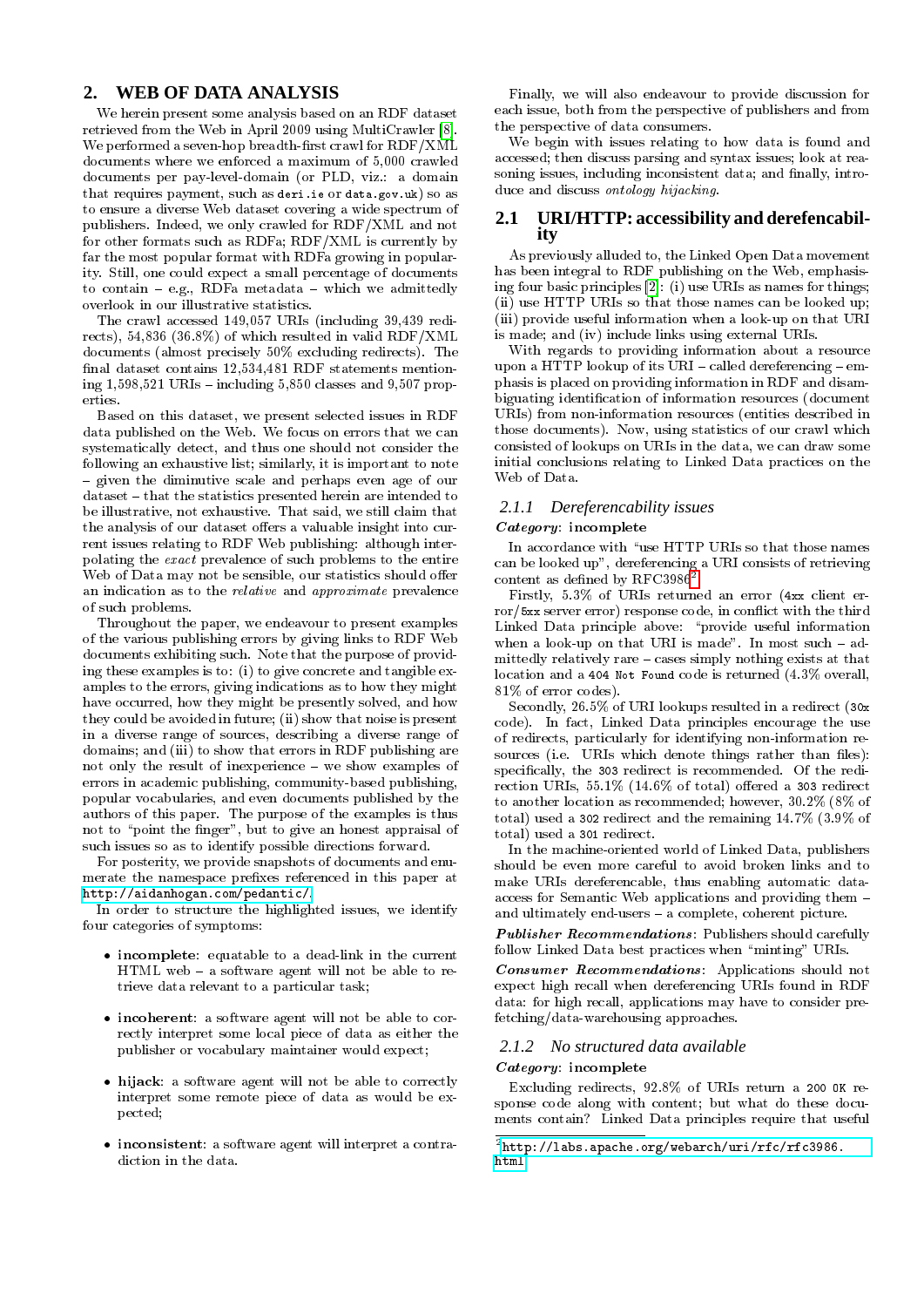data be returned upon lookup of a URI from the Web of Data, with particular emphasis on returning RDF. Thus, from our crawl requesting application/rdf+xml content, we would reasonably expect a high percentage of documents returning  $RDF/XML^3$  $RDF/XML^3$ .

Of the 101,709 URIs which returned content with response code 200 OK, we observed that only 45.4% of URIs report a content-type application/rdf+xml, with a further 34.8% reporting text/html. Commonly in RDF data, information resource URIs are used to identify themselves (or more problematically to identify related resources); for example, in RDF, HTML documents are naturally identied using their native URI. In almost all instances of a non-RDF contenttype, the URI is simply a document without any supporting RDF metadata. Hence, as before, Semantic Web agents will not be able to properly exploit the content as expected by end-users.

**Publisher Recommendations:** HTML pages  $=$  especially those whose URIs are mentioned in RDF documents - could be embedded with RDFa.

Consumer Recommendations: A possible  $-$  and admittedly quick and dirty - solution to avoid dead-links would be to convert the header information of HTTP URIs into RDF using the terms from the W3C published \HTTP Vocabu-lary in RDF 1.0"<sup>[4](#page-2-1)</sup>. More ambitiously, a system may consider extracting RDF from non-RDF content, such as the title of a HTML page or metadata for images. Such measures would ensure that at the very least, some structured information can be retrieved for a wider variety of URIs, thus avoiding `dead-links'.

#### *2.1.3 Misreported content-types*

#### Category: incomplete

A HTTP response contains an optional header field stating the content type of the returned file. A consumer application can then decide from the header whether the content is suitable for consumption, and whether the content should be accessed. However, we observed that RDF/XML content is commonly returned with a reported content-type other than application/rdf+xml: from our crawl, 16.9% of valid RDF/XML documents were returned with an incompatible or more generic content type; e.g.,: text/xml (9.5%), application/xml  $(5.9\%)$ , text/plain  $(1\%)$  & text/html  $(0.4\%)$ .

Publisher Recommendations: Publishers should ensure that the most specic available MIME-type is reported for their content.

 $\emph{Consumer Recommendations: Herein, a trade-off exists}$ for consumer agents: an agent with emphasis on performance may still use the reported content-type to filter nonsupported content formats, whereas an agent with more emphasis on recall should relax  $-$  or possibly ignore  $-$  filtering based on reported content-type.

### **2.2 Syntax errors**

#### *2.2.1 RDF/XML Syntax Errors*

#### Category: incomplete

At the outset of the Semantic Web movement, publishers opted to employ the existing XML standard to encode RDF; RDF/XML is still the most popular means of publishing RDF today. Although its syntax is quite complex, we encountered relatively few syntax errors in RDF/XML documents accessed during our crawl. Of the 46,136 documents which return response code 200 and content-type 3

application/rdf+xml, only 571 (1.2%) were invalid RDF/XML documents; usually caused by simple errors such as unescaped special characters, misuse of RDF/XML shortcuts, and omission of namespace. Again, such issues are relatively rare, presumably due to use of mature RDF/XML APIs for producing data and the popularity of the W3C RDF/XML validation service<sup>[5](#page-2-2)</sup>.

Publisher Recommendations: Publishers should use an appropriate syntactic validator for their content, or only use trusted APIs to produce content.

Consumer Recommendations: Applications could possibly investigate the use of tools for fixing syntax errors: e.g., use standard XML syntax cleaning tools for XML-based RDF syntax. We have no experience in using such tools, and they would have to be evaluated in the given application scenario: again in any case, syntax errors are admittedly rare and such concerns would only apply to applications with a large emphasis on high recall.

### **2.3 Reasoning: noise and inconsistency**

Thus far, we have seen that about half of the URIs used to identify resources in the Web of Data resolve to some valid RDF/XML data. We now look at issues relating to the data contained within those documents: i.e., what they say and how the machine interprets the data.

Layered on top of RDF are the core RDF Schema (RDFS) and Web Ontology Language (OWL) standards, which allow for defining the semantics or *meaning* of RDF data through definitions of *classes* and *properties* in schemas/ontologies. For example, the Friend Of A Friend  $(FOAF)^6$  $(FOAF)^6$  project publishes OWL definitions of a set of classes and properties which forms a structured and popular vocabulary for describing people in RDF.

Classes represent a grouping of resources: e.g., FOAF de fines the class foaf: Person and one can assign ex: Alice and ex:Bob as members of this class. Using RDFS and OWL, a publisher can then define characteristics of such classes (and, thus, of all of its members); e.g., by defining foaf: Person as a subclass of foaf:Agent, FOAF implies that ex:Alice, ex:Bob and all other foaf:Persons are also members of the class foaf:Agent.

Properties represent the definable attributes of resources, and also relationships that are possible between resources; e.g., FOAF defines foaf: knows as a relationship that can exist from one member of foaf:Person to another, or that members of foaf:Person can have the attribute foaf:surname which has a string value. Other publishers across the Web can then reuse and extend definitions of classes and properties - such as the ones from FOAF.

Thereafter, reasoning can use the semantics of these classes and properties to interpret the data, and to infer new knowledge (e.g., that ex:Alice is also a foaf:Agent, or that if ex:- Alice foaf:knows ex:Bob, then ex:Alice and ex:Bob are foaf:- Persons).

Some errors in RDF only reveal themselves after reasoning  $=$  e.g., some unforeseen incorrect inferences occur  $=$  and as such, can stay hidden from the publisher. In this section, we will look at issues relating to the interpretation of RDF data on the Web - in particular focussing on reasoning issues; in order to shed light on such issues, we applied reasoning over our crawl using the Scalable Authoritative OWL Reasoner (SAOR) [\[12\]](#page-9-4), which we will discuss as pertinent.

### *2.3.1 Atypical use of collections, containers and reification*

<span id="page-2-1"></span><span id="page-2-0"></span><sup>4</sup> <http://www.w3.org/TR/HTTP-in-RDF10/>

<span id="page-2-2"></span><sup>5</sup> <http://www.w3.org/RDF/Validator/>

<span id="page-2-3"></span><sup>6</sup> <http://foaf-project.org/>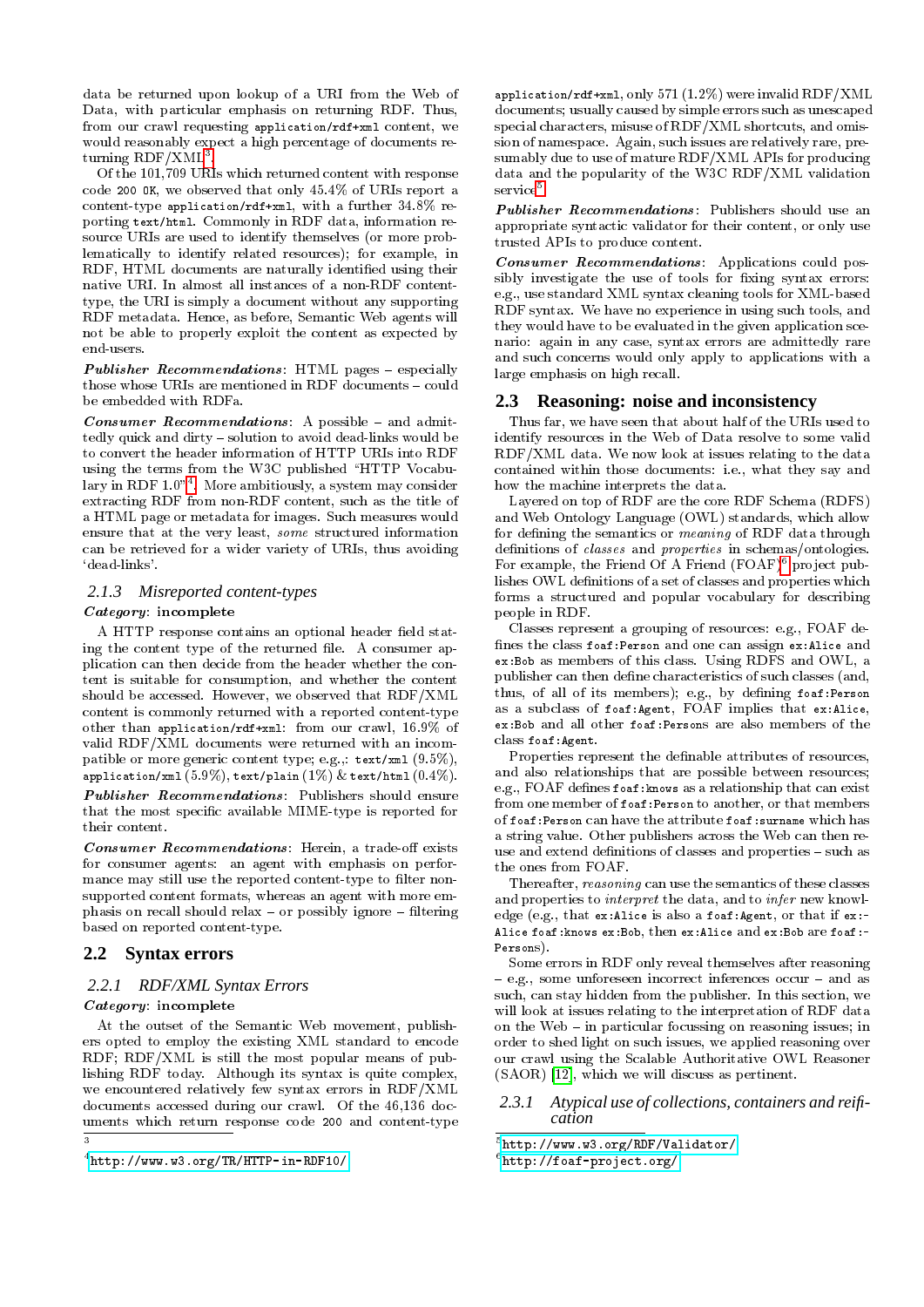#### Category: incoherent

There is a set of URI names which are reserved by the RDF specification for special interpretation in a set of triples; although the RDF specification does not formally restrict usage of these reserved names, misuse is often inadvertent.

We firstly discuss the RDF collection vocabulary, which consists of four constructs: {List, first, rest, nil}. Indeed, few examples of atypical collection usage exist on the Web, probably attributable to widespread usage of the RDF/XML shortcut rdf:parseType="Collection" for specifying collections; this shortcut shields users from the underlying complexity of collections on the triple level and generally ensures typical collection use. The only atypical collection usage we found in our Web-crawl was one document which specied resources of type List without first or rest properties attached<sup>[7](#page-3-0)</sup>.

A related issue is that of atypical container usage, which is concerned with the following constructs: Alt, Bag, Seq, 1... n and the syntactic keyword li. Again, atypical container usage is uncommon on the Web: we found one domain (viz. semanticweb.org<sup>[8](#page-3-1)</sup>) which, in 229 documents, exports RDF containers without choosing a type of Alt, Bag or Seq.

Finally, there may exist atypical usage of the reification constructs: Statement, subject, predicate, object. However, in our dataset we only found one such example<sup>[9](#page-3-2)</sup> wherein predicate is assigned a blank node value and used alone without subject or object.

Publisher Recommendations: Where possible, publishers should abide by the standard usage of such RDF terms to enable interoperability.

Consumer Recommendations: Although we found that atypical usage of the core RDF terms is relatively uncommon, consumer applications should be tolerant of such atypical usage; for example, developers of reasoning engines which operate over Web data and consider RDF collections as part of complex OWL class descriptions { and even though we did not find such usage in our dataset - should implement simple checks to ensure that the respective engine is tolerant to cyclic, non-terminating and branching collection descriptions.

### *2.3.2 Use of undefined classes and properties* Category: incoherent

Oftentimes on the Web of Data, properties and classes are used without any formal definition. For example, publishers might say that ex:Alice ex:colleague ex:Bob even though ex: colleague is not defined as a property. Again, although such practice is not prohibited, by using ad-hoc undefined classes and properties publishers make automatic integration of data less effective and forego the possibility of making inferences through reasoning.

From our crawl, 1.78M triples (14.3% of all triples) use undefined properties, appearing in 39.7k documents (72.4%) of valid RDF/XML documents): Table [1](#page-3-3) enumerates the top five. $10$ 

For example, from our crawl, the livejournal.com domain uses the properties foaf:member name and foaf:tagLine in a

| <b>Undefined Property</b> | <b>Triples Used</b> |
|---------------------------|---------------------|
| foaf:member_name          | 148,251             |
| foaf:tagLine              | 148,250             |
| foaf:image                | 140,791             |
| cycann: label             | 123,058             |
| qdoslf:neighbour          | 100.339             |

|                  |  |  | Table 1: Count of the top five properties used with- |  |
|------------------|--|--|------------------------------------------------------|--|
| out a definition |  |  |                                                      |  |

<span id="page-3-3"></span>

| <b>Undefined Class</b> | Triples Used |
|------------------------|--------------|
| sioc:UserGroup         | 21,395       |
| rss:item               | 19,259       |
| linkedct:link          | 17,356       |
| politico:Term          | 14,490       |
| bibtex: inproceedings  | 11.975       |

<span id="page-3-7"></span>Table 2: Count of the top five classes used without a definition

total of almost 300k triples<sup>[11](#page-3-5)</sup> - the FOAF vocabulary does not contain these properties and they are not dened elsewhere; such a practice of deliberately inventing undefined properties within a related namespace is common on the Web. Sometimes publishers make simple spelling mistakes: again, the property foaf:image is incorrectly used instead of foaf:img in the livejournal.com domain; to take another example, the term  $q$ doslf:neighbour is commonly used  $-$  in  $100k$ triples - instead of the property qdoslf:neighbours defined in the namespace.[12](#page-3-6)

Similarly, there were 1.01M triples (8.1%) mentioning undefined classes in 21.3k documents  $(38.8\%)$ ; the top five instantiated such classes are enumerated in Table [2.](#page-3-7) Neither of the first three classes nor the last class are defined in the dereferenced documents; for example, all of the sioc:User-Group instances come from the apassant.net domain<sup>[13](#page-3-8)</sup>. To take another example, the class politico:Term is generically described in the dereferenced document, but is neither implicitly nor explicitly typed as a class.

Publisher Recommendations: Many such errors are indeliberate and due to spelling or syntactic mistakes resolvable through minor fixes to the respective ontologies or exporters. Where terms have been knowingly invented, we suggest that the term be recommended as an addition to the respective ontology  $=$  or defined in a separate namespace  $=$  to enable re-use.

Consumer Recommendations: Liberal consumer applications could, for example, use fuzzy string matching techniques - e.g., Levenstein distance measures - between undefined classes and properties encountered in the data, and classes and properties defined in the vocabularies. Generally however, consumer applications can usually overlook such mistakes and simply accept the consequence of incomplete reasoning for triples using such undefined terms.

#### *2.3.3 Misplaced classes/properties*

### Category: incoherent

Sometimes, a URI defined as a class is used as a property (appears in the predicate position of a triple) or, conversely, a URI dened as a property is used as a class (appears in the object position of an rdf:type triple); although not prohibited, such usage is usually inadvertent and can ruin the machine-interpretation of the associated data.

<span id="page-3-0"></span><sup>7</sup> <http://scripts.mit.edu/~kennylu/myself.rdf>

<span id="page-3-1"></span> $^8$ cf. [http://iswc2006.semanticweb.org/submissions/](http://iswc2006.semanticweb.org/submissions/Harth2006dq_Harth_Andreas) [Harth2006dq\\_Harth\\_Andreas](http://iswc2006.semanticweb.org/submissions/Harth2006dq_Harth_Andreas)

<span id="page-3-2"></span> $^{9}$ <http://web.mit.edu/dsheets/www/foaf.rdf>

<span id="page-3-4"></span> $^{10}$ It is important to note that herein, when we mention "undefined" classes or properties, we loosely refer to classes or properties "not defined in our crawl". In any case, our crawl would contain any property- or class-descriptions published according to best practices (i.e., using dereferencable terms).

<span id="page-3-5"></span> $^{11}$ cf. <http://danbri.livejournal.com/data/foaf>

<span id="page-3-6"></span> $12$ cf. [http://foafbuilder.qdos.com/people/danbri.org/](http://foafbuilder.qdos.com/people/danbri.org/foaf.rdf) [foaf.rdf](http://foafbuilder.qdos.com/people/danbri.org/foaf.rdf)

<span id="page-3-8"></span> $^{13}$ cf. [http://apassant.net/home/2007/12/flickrdf/data/](http://apassant.net/home/2007/12/flickrdf/data/people/36887937@N00) [people/36887937@N00](http://apassant.net/home/2007/12/flickrdf/data/people/36887937@N00) - indeed the authors herein are also prone to making simple errors in their publishing.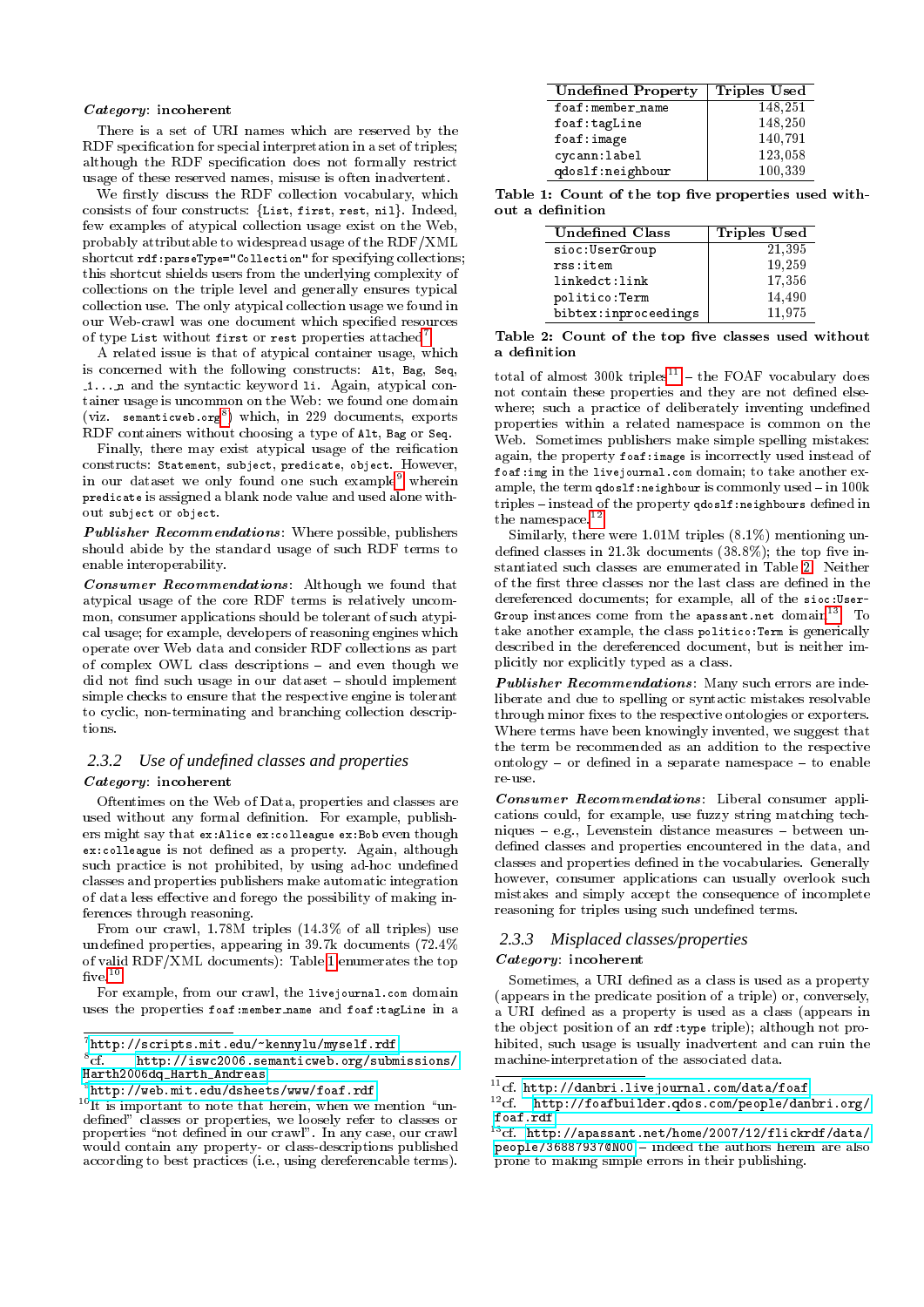| Class                | $#$ Misplaced |
|----------------------|---------------|
| rdfs:range           | 8.012         |
| foaf: Image          | 639           |
| rdfs:Class           | 94            |
| wot:PubKey           | 18            |
| foaf: Online Account | 15            |

Table 3: Top five "classes" used in the predicate position of a triple

<span id="page-4-0"></span>

| Property        | $\#$ Misplaced |
|-----------------|----------------|
| foaf:knows      |                |
| foaf:name       |                |
| foaf:sha1       |                |
| swrc:author     |                |
| foaf:based near |                |

<span id="page-4-7"></span>Table 4: Top five properties found in the object position of an rdf:type triple

Table [3](#page-4-0) shows the top five classes used as a property in our crawl. In fact, rdfs:range is a core RDFS property, but is defined in one document<sup>[14](#page-4-1)</sup> as a class; hence the 8,012 occurrences are valid use of the property and the single declaration of rdfs:range as a class is at fault (this is also an instance of ontology hijacking, which we will discuss in Section [2.4\)](#page-7-0). Most occurrences of the foaf:Image class used as a property stem from the sembase.at domain<sup>[15](#page-4-2)</sup>; here the foaf:depiction property would be more suitable. Use of rdfs:Class as a property comes from the ajft.org and rdfweb.org domains<sup>[16](#page-4-3)</sup> where rdfs:Class is seemingly mistaken as rdf:type. The class wot:PubKey is mistakenly used instead of wot:hasKey<sup>[17](#page-4-4)</sup> class wot:PubKey is mistakenly used instead of wot:hasKey<sup>17</sup>.<br>Misuse of foaf:OnlineAccount stems from one document<sup>[18](#page-4-5)</sup> wherein the RDF/XML shortcut rdf:parseType="Resource" is used inappropriately, causing parsing of foaf:OnlineAccount elements as predicates.

After reasoning, more such errors were discovered, partic-ularly in the affymetrix.com domain<sup>[19](#page-4-6)</sup> which describes genes and mistakingly uses rdfs:subClassOf to assert subsumption relations between properties (amongst many other issues); this resulted in properties - which, combined, were used in  $37,454$  triples  $-$  being typed as classes.

Conversely, the usage of properties in the class position viz. the object position of an rdf:type tripe - is much less common; Table [4](#page-4-7) lists the results, with most errors stemming from one document<sup>[20](#page-4-8)</sup>.

Publisher Recommendations: Again, all such errors could easily be fixed by the publishers once they are made aware. Many of the above encountered errors were as a result of misuse of RDF syntactic terms, such as rdf:parseType="Resource", or more generally as syntactic mistakes in their documents: thus, publishers should not only ensure that their documents are syntactically valid, but also that they parse into the triples expected.

Consumer Recommendations: Applications which incorporate reasoning should consider foregoing standard inferences which rely on the position of a term in a triple to infer

<span id="page-4-1"></span> $14$ [http://www.w3.org/2000/10/swap/infoset/](http://www.w3.org/2000/10/swap/infoset/infoset-diagram.rdf)

<span id="page-4-2"></span>

<span id="page-4-5"></span> $^{18}$ cf. <http://tommorris.org/foaf>

<span id="page-4-6"></span> $19 \text{cf.} \qquad \text{http://affymetrix.com/community/publications/}$  $19 \text{cf.} \qquad \text{http://affymetrix.com/community/publications/}$  $19 \text{cf.} \qquad \text{http://affymetrix.com/community/publications/}$ [affymetrix/tmsplice/all\\_genes.1.rdf](http://affymetrix.com/community/publications/affymetrix/tmsplice/all_genes.1.rdf)

<span id="page-4-8"></span> $^{20}$ <http://www.marconeumann.org/foaf.rdf>

| D.type Prop.   | $\#$ Non-literal | % Non-literal |
|----------------|------------------|---------------|
| swrc: journal  | 19.853           | 97.8%         |
| swrc: series   | 14.963           | 97.3%         |
| ical:location  |                  | 2.6%          |
| foaf:name      |                  | $\sim 0\%$    |
| foaf:msnChatID |                  | $0.4\%$       |

Table 5: Top five datatype-properties used with nonliteral values

<span id="page-4-9"></span>

| Obj. Prop.    |                  | $#$ Literal | % Literal |
|---------------|------------------|-------------|-----------|
| affy:startsAt |                  | 6.234       | $100\%$   |
| affy:stopsAt  |                  | 6,234       | 100%      |
| affy:cdsType  |                  | 5.193       | 100%      |
| affy:frame    |                  | 4,882       | 100%      |
|               | affy:commonToAll | 4.814       | 100%      |

<span id="page-4-11"></span>Table 6: Top five object-properties used with literal values

that that term is a class or property  $=$  for example, rule rdf1 in RDFS [\[10\]](#page-9-5). Aside from this, consumer applications will probably have to accept incomplete inferencing over such erroneous triples.

#### *2.3.4 Misuse of* owl:DatatypeProperty*/*owl:ObjectProperty

#### Category: incoherent

The built-in term owl:DatatypeProperty describes properties which relate some resource to a literal value, i.e., an "attribute" property (in terms of Object-Oriented Programming); similarly, the OWL term owl:ObjectProperty describes properties which relate one resource to another (i.e., a "relation" property). Oftentimes, attribute properties are used between two resources, and relation properties are used with literal values.

From our crawl, we found a total of 34.8k triples (0.3%) with datatype-properties given non-literal objects (in 1,194 [2.2%] documents across 9 domains). Table [5](#page-4-9) lists the top five; the only significant errors stem from 13d.de<sup>[21](#page-4-10)</sup> which exports RDF from the Digital Bibliography & Library Project  $(DBLP)$  – they define two datatype-properties in the swrc: namespace but only use the properties with non-literal objects.

Analogously, there were 41.7k triples (0.3%) with objectproperties given literal values (in 4,438 [8%] documents from 91 domains). Table [6](#page-4-11) lists the top five; many such occurrences come from the affymetrix.com domain which commonly uses five different object-properties with literal values (in a total of 27.4k triples from our crawl). However, there were many other such properties with signicant misuse including miscellaneous properties from the opencyc.org domain  $(6,161)$ , foaf:page  $(3,160)$ , foaf:based near  $(1,078)$ , ical:organizer (456), amongst others; again, the errors were spread over 92 different domains. In fact, the property foaf:myersBriggs (in the popularly used FOAF specication itself) was until recently incorrectly defined as an owl: ObjectProperty with rdfs:range rdfs:Literal and had 35 literal values in our dataset.

Publisher Recommendations: Where datatype- or objectproperty constraints are erroneously specified  $=$  e.g., swrc: $=$ journal, swrc: series, foaf: myersBriggs  $-$  they can simply be reversed by the ontology maintainers. However, in many cases such constraints are purposefully defined to ensure consistent usage of the term; in this case, the onus is on publishers to thereby abide.

 ${\bf \inf }_{\rm of} {\bf \sup }_{\rm t} {\bf \sup }_{\rm t} {\bf \sup }_{\rm t} {\bf \sup }_{\rm t} {\bf \sup }_{\rm t} {\bf \sup }_{\rm t} {\bf \sup }_{\rm t} {\bf \sup }_{\rm t} {\bf \sup }_{\rm t} {\bf \sup }_{\rm t} {\bf \sup }_{\rm t} {\bf \sup }_{\rm t} {\bf \sup }_{\rm t} {\bf \sup }_{\rm t} {\bf \sup }_{\rm t} {\bf \sup }_{\rm t} {\bf \sup }_{\rm t} {\bf \sup }_{\rm t} {\bf \sup }_{\rm t} {\bf \sup }_{\rm t} {\bf \sup }_{\rm t}$ [http://wiki.sembase.at/index.php/Special:](http://wiki.sembase.at/index.php/Special:ExportRDF/Dieter_Fensel) [ExportRDF/Dieter\\_Fensel](http://wiki.sembase.at/index.php/Special:ExportRDF/Dieter_Fensel)

<span id="page-4-3"></span> $16$ cf. [http://swordfish.rdfweb.org/discovery/2004/01/](http://swordfish.rdfweb.org/discovery/2004/01/www2004/files/1101776794087.rdf) [www2004/files/1101776794087.rdf](http://swordfish.rdfweb.org/discovery/2004/01/www2004/files/1101776794087.rdf)

<span id="page-4-4"></span> $^{17}$ cf. [http://www.snell-pym.org.uk/alaric/alaric-foaf.](http://www.snell-pym.org.uk/alaric/alaric-foaf.rdf) [rdf](http://www.snell-pym.org.uk/alaric/alaric-foaf.rdf)

<span id="page-4-10"></span> $^{21}$ cf. [http://dblp.l3s.de/d2r/data/publications/conf/](http://dblp.l3s.de/d2r/data/publications/conf/aswc/HoganHP08) [aswc/HoganHP08](http://dblp.l3s.de/d2r/data/publications/conf/aswc/HoganHP08)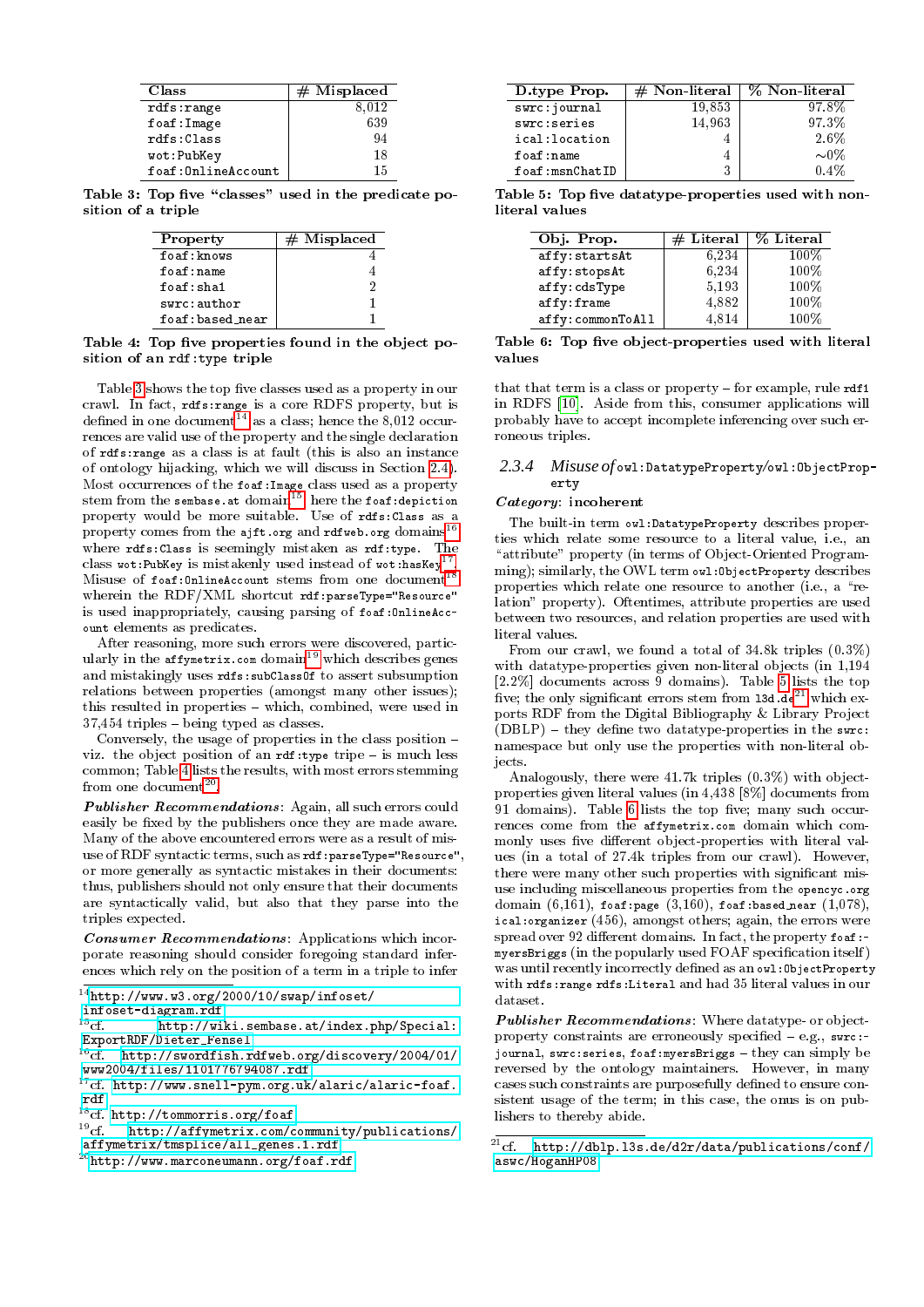Consumer Recommendations: Applications would typically use such constraints for form generation in the context of instance data creation. Liberal versions of such applications may decide to automatically reverse such constraints, where  $-$  in examples such as the  $affy$ : properties above  $-$  all usage is contrary to the specied constraint. Indeed, some weighting scheme may be adopted for examples  $-$  such as the  $s$ wrc: properties - where most usage is contrary to the vocabulary constraint. Again, such approaches would admittedly need evaluation in the setting of the given application.

### *2.3.5 Members of deprecated classes/properties* Category: incoherent

Briefly, the OWL classes owl:DeprecatedClass and owl:-DeprecatedProperty are used to indicate classes or properties that are no longer recommended for use: vocabulary publishers usually assert deprecation for classes or properties which have been considered to be obsoleted by more popular terms in local or remote vocabularies, or perhaps even where the original term is contrary to some naming scheme or considered outside of the scope of the vocabulary. In our dataset, we did not find any members of a deprecated class; however, we found 290 instances (in 115 documents) of four deprecated properties: wordmap: subCategory (260), sioc: has\_group (15), sioc: content encoded (10) and sioc: description  $(5)$ .

Publisher Recommendations: Publishers of instance data should intermittently verify that no terms used have since been considered deprecated by the vocabulary maintainer, and should take appropriate action to use  $-$  possibly novel  $$ recommended terms where possible.

Consumer Recommendations: Applications could consider specifying manual mappings from deprecated terms to compatible terms now recommended for use. Less liberal applications may consider omitting triples which use deprecated terms. Generally, however, usage of deprecated terms does not require special treatment.

### *2.3.6 Bogus* owl:InverseFunctionalProperty *values* Category: incoherent/hijack

Aside from URIs  $-$  which can be hard to agree upon  $$ resources are also commonly identied by values for properties which uniquely identify a resource; such keys are preexisting and easier to agree upon. These properties are termed "inverse-functional" and are identified in OWL with the term owl:InverseFunctionalProperty. If two resources share a common value for one of these properties, reasoning will view these resources as equivalent (referring to the same resource). For example, the FOAF ontology has de fined a number of inverse-functional properties for identifying people; these include foaf:homepage, foaf:mbox (email), foaf:mbox sha1sum (sha1 encoded email to prevent spamming), amongst others. Herein, FOAF holds the intuition that the values for such properties should be unique to an individual, and that the usage of such properties should reflect that (i.e., foaf:mbox should only be used for personal and unshared email-addresses).

However, FOAF exporters commonly do not respect the semantics of these inverse-functional properties and export `void' values given partial user-input. The most widespread example is 08445a31a78661b5c746feff39a9db6e4e2cc5cf, which is the encrypted SHA1 value of 'mailto:' and is commonly assigned by FOAF exporters - as values for foaf: mbox\_sha1sum  $=$  to users who don't specify an email in some input form.<sup>[22](#page-5-0)</sup>

Now, all such users can be interpreted as equivalent  $-$  i.e., representing the same real-world person  $-$  according to the semantics of the foaf:mbox sha1sum property. This problem is quite widespread: even in our diminutive crawl, 52 hosts contribute 1,169 different bogus values in 1,041 documents. For example, 194 errors come from the bleeper.de domain<sup>2</sup> For example, 194 errors come from the bleeper.de domain<sup>23</sup>, 189 from identi.ca<sup>[24](#page-5-2)</sup>, 166 from uni-karlsruhe.de<sup>[25](#page-5-3)</sup>, 163 from twit.tv<sup>[26](#page-5-4)</sup> and 92 from tweet.ie<sup>[27](#page-5-5)</sup>; Table [7](#page-6-0) details the top five void values for inverse-functional properties which we found in our dataset.

According to the standard reflexive, symmetric and transitive semantics of equality (represented in RDF by the equality relation owl:sameAs), if we take for example the 986 entries with the same null shal value,  $986^2 = 972$ k owl: sameAs relations would be inferred. Further, assuming, for example, an average of eight triples mentioning each equivalent resource,  $972k*8 = 7.8M$  statements would be inferred by substituting each equivalent identifier into each statement. In other words, such chains of equality cause a quadratic explosion of inferences; when one considers larger Web-crawls, the problem becomes quite critical.

Publisher Recommendations: For publishers, the issue is easily resolved by, for example, validating user input and checking the uniqueness and validity of inverse-functional values. Conversely, vocabulary maintainers should be careful to clearly state that a property is inverse-functional in the human-readable specication, and select labels for property URIs which give an indication of the inverse-functional nature of the property  $=$  for example, choose the label  $ex:$ personalMbox over ex:mbox.

Consumer Recommendations: A simple solution commonly used by reasoning agents is to simply blacklist void values. Although an exhaustive list of blacklist candidates may be difficult to derive, the above values would  $-$  in our experience - constitute most of the void values. Other heuristics may be employed to ensure correct equality reasoning for example, use of a disambiguation step to quickly remove obviously incorrect equality inferences.

## *2.3.7 Malformed datatype literals*

### Category: incoherent

In RDF, a subset of well-defined XML datatypes are used to provide structure and semantics to literal (string) values. For example, string date values can be specified using the xsd:date datatype, which provides a lexical syntax for date strings and a mapping from date strings to date values interpretable by an application. From the content of the crawl, we found 3,666,840 literals of which 170,351  $(4.6\%)$  used a datatype. Of these, the top five most popular datatypes were xsd:string  $(53,879)$ , xsd:nonNegativeInteger  $(38,501)$ , xsd:integer  $(15,826)$ , xsd:dateTime  $(15,824)$ , and xsd:unsignedLong (12,318).

Unfortunately, incorrect use of datatypes is relatively common in the Web of Data. Firstly, datatype literals can be malformed: i.e., ill-typed literals which do not abide by the lexical syntax for their respective datatype. There were 4,650 malformed datatype literals (2.7% of all typed literals) in our crawl: Table [8](#page-6-1) summarises the top five datatypes to be instantiated with malformed values.

The two most common errors for xsd:dateTime stem from

<span id="page-5-5"></span> $27 \text{cf. http://tweet.ie/seank/foaf}$  $27 \text{cf. http://tweet.ie/seank/foaf}$  $27 \text{cf. http://tweet.ie/seank/foaf}$ 

<span id="page-5-0"></span><sup>22</sup>In fact, at the time of writing, a Google search for this SHA1 string will result in nearly two million hits - seemingly almost all of which are FOAF RDF documents.

<span id="page-5-1"></span> $^{2\overline{3}}$ cf. <http://bleeper.de/powerboy/foaf>

<span id="page-5-2"></span><sup>&</sup>lt;sup>24</sup>cf. <http://identi.ca/whataboutbob/foaf><br><sup>25</sup>cf. http://www.aifb.uni-karlsruhe

<span id="page-5-3"></span>[http://www.aifb.uni-karlsruhe.de/Personen/](http://www.aifb.uni-karlsruhe.de/Personen/viewPersonFOAF/foaf_1876.rdf) [viewPersonFOAF/foaf\\_1876.rdf](http://www.aifb.uni-karlsruhe.de/Personen/viewPersonFOAF/foaf_1876.rdf)

<span id="page-5-4"></span> $^{26}$ cf. http://army.twit.tv/takeit $2$ /foaf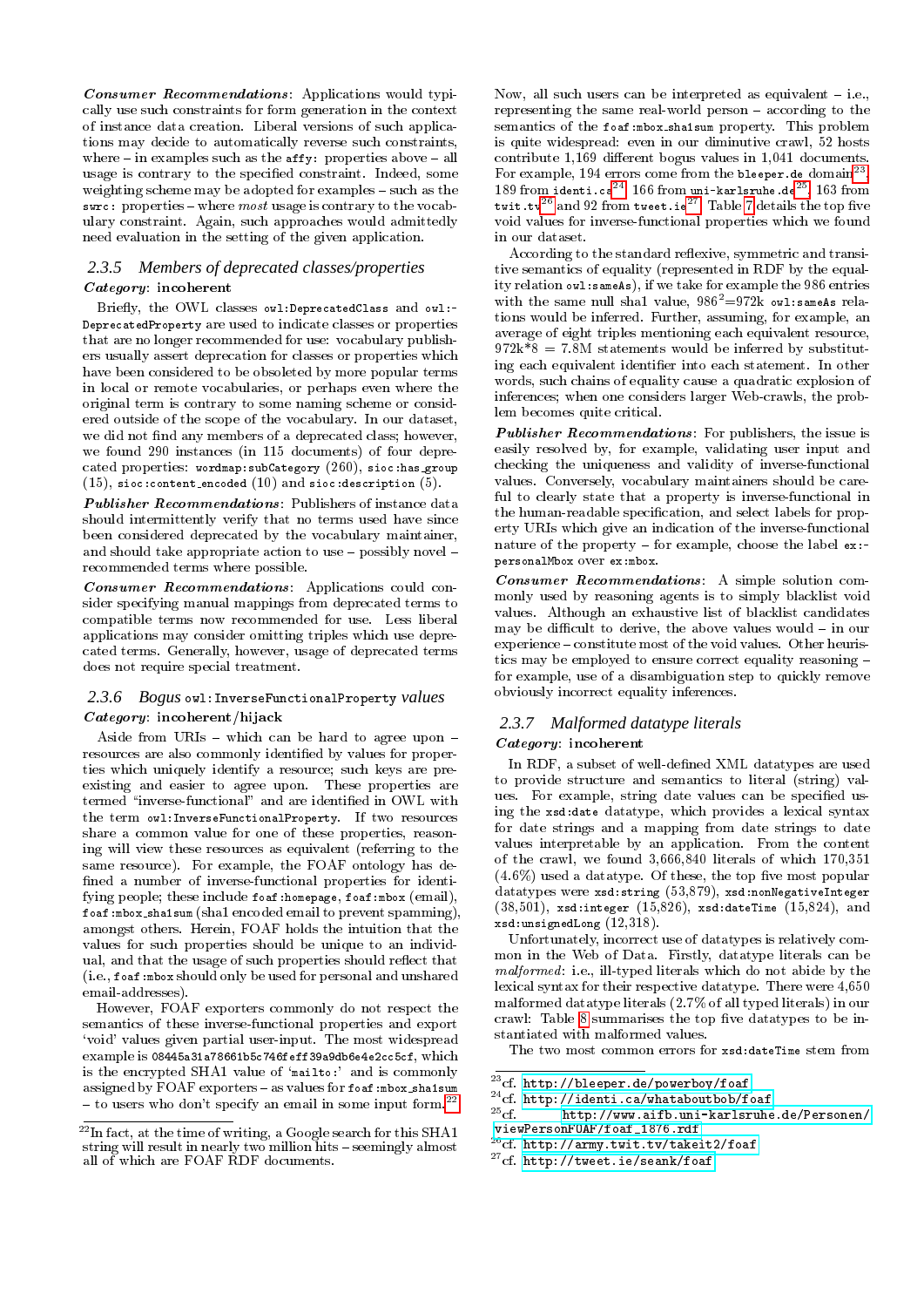| <b>Inverse-Functional Property</b> | Void Value                                   | Count |
|------------------------------------|----------------------------------------------|-------|
| foaf:mbox_sha1sum                  | $"08445a31a78661b5c746feff39a9db6e4e2cc5cf"$ | 986   |
| foaf:mbox_sha1sum                  | "da39a3ee5e6b4b0d3255bfef95601890afd80709"   | 167   |
| foaf:homepage                      | $\frac{1}{2}$                                |       |
| foaf:mbox_sha1sum                  | 1111                                         | 5     |
| foaf:isPrimaryTopicOf              | $\frac{\text{thttp:}}{\text{}}$              | 2     |

<span id="page-6-0"></span>Table 7: Count of the five most common void inverse-functional property values

| Datatype               | $\#$ Malformed | % Malformed |
|------------------------|----------------|-------------|
| xsd:dateTime           | 4.042          | 26.4%       |
| xsd:int                | 250            | 2.1%        |
| xsd:nonNegativeInteger | 232            | $0.6\%$     |
| xsd:gYearMonth         | 67             | 100%        |
| xsd:gYear              |                | $1.4\%$     |

<span id="page-6-1"></span>Table 8: Top five datatypes having malformed values and percentage of all values which are malformed

(i) the wasab.dk domain<sup>[28](#page-6-2)</sup> whereby time-zones are missing the required  $\cdot$ : separator; and (ii) the soton.ac.uk domain<sup>2</sup> wherein the mandatory seconds-field is not specified. For xsd:int, almost all errors stem from the freebase.com domain whereby boolean values  $True$  and False are found<sup>[30](#page-6-4)</sup>. For xsd:nonNegativeInteger, all stem from the deri.ie domain<sup>[31](#page-6-5)</sup> where non-numeric strings are incorrectly used. Finally, for xsd:gYearMonth and xsd:gYear, all illegal usage comes from<br>the dbpedia.org domain<sup>[32](#page-6-6)</sup> where full xsd:dateTime literals are used instead.

Publisher Recommendations: Clearly, malformed literals are quite common. In all examples, the errors can be resolved by simple syntactic fixes to the publishing framework, or removing or changing the datatype on the literal; one can  $\overline{\text{conclude}}$  = especially in the absence of a popular validator for datatype syntax  $-$  that publishers are simply not aware of such issues.

Consumer Recommendations: Although datatype-aware agents could incorporate heuristics to shoulder common mis $takes - e.g., publishes commonly omit the mandatory sec$ onds field from date-time literals  $-$  not all such mistakes can feasibly be accounted for. Again  $-$  and in cases where the issue next discussed does not apply - such literals can simply be interpreted as plain literals.

### *2.3.8 Literals incompatible with datatype range* Category: incoherent/inconsistent

Aside from explicitly typed literals, the range of properties may also be constrained to be a certain datatype, mandating respectively typed values for that property; e.g., one can say that the attribute property ex:bornOnDate has xsd:date values. A datatype clash can then occur if the property is given a value (i) that is malformed, or (ii) that is a member of an incompatible datatype. Table [9](#page-6-7) provides counts of datatype clashes for the top five such properties.

The property sl:creationDate has the range xsd:date but all triples with sl:creationDate in the predicate position have plain-literal objects - all such usage originates from the sem-anlink.net tagging system<sup>[33](#page-6-8)</sup>; please note that plain literals without language tags are considered as xsd:strings [\[10\]](#page-9-5) and

| <b>Datatype Property</b> | $#$ Clashes | % Clashes |
|--------------------------|-------------|-----------|
| sl: creationDate         | 9.212       | $100\%$   |
| scot: ownAFrequency      | 529         | 100%      |
| owl:cardinality          | 464         | 65.2%     |
| ical: description        | 262         | 21.8%     |
| wn20schema:tagCount      | 204         | 100\%     |

<span id="page-6-7"></span>Table 9: Top five properties with datatype-clashes and percentage of all values which cause clashes

so are disjoint with xsd:date. The property scot:ownAFreq-uency is given range xsd:float but only ever used in the do-<br>main linkeddata.org<sup>[34](#page-6-9)</sup> with xsd:integer objects; xsd:integer is a sub-type of xsd:decimal and is disjoint with xsd:float [\[4\]](#page-9-6).  $\text{owl:cardinality is often used with plain literal objects}^{35} \text{ con-}$  $\text{owl:cardinality is often used with plain literal objects}^{35} \text{ con-}$  $\text{owl:cardinality is often used with plain literal objects}^{35} \text{ con-}$ trary to the defined range xsd:nonNegativeInteger. The property ical:description  $-$  defined as having range xsd:string - is almost always instantiated with a plain-literal object (99.8%); however, only the 21.8% which use language tags constitute an inconsistency<sup>[36](#page-6-11)</sup>. Finally, wn20schema:tagCount has range xsd:nonNegativeInteger but is only used with plain literals in the w3.org domain<sup>3</sup> .

Publisher Recommendations: In all such cases, the root problem could be resolved if the vocabulary publisher removes the range on the property; in many cases such an approach may even be suitable: properties such as ical: description which are intended to have prose values should remove  $xsd:string$  constraints  $-$  optionally setting the range as the more inclusive rdf:PlainLiteral datatype to encourage literal values - and thus allow use of language tags. However, the majority of such datatype domain constraints are validly used to restrict possible values for the property and the onus is on data-publishers to thereby abide.

Consumer Recommendations: Again, liberal agents could consider changing the defined range of the property to reflect some notion of "common" usage. Also, although the usage of properties often does not reflect the defined datatype range, in our dataset we found that the literal strings were almost always within the lexical space of the range datatype and that they were just poorly typed. We only found two properties which were given objects malformed according to the range datatype (before, we were concerned with malformed literals given an explicit datatype): viz. exif:exposureTime with range xsd:decimal (given 49 plain literals with malformed decimal values in one document<sup>[38](#page-6-13)</sup>) and  $\epsilon$  fp: deadline with range xsd:dateTime (given 3 plain literals with malformed date-time values in  $3$  documents<sup>[39](#page-6-14)</sup>). Thus, in all but the latter cases, liberal software agents could ignore mismatches

[Dinner/index.rdf](http://kasei.us/pictures/2005/20050422-WCCS_Dinner/index.rdf)

<span id="page-6-2"></span> $28\frac{1}{28}$ cf. [http://www.wasab.dk/morten/2004/08/photos/1/](http://www.wasab.dk/morten/2004/08/photos/1/index.rdf) [index.rdf](http://www.wasab.dk/morten/2004/08/photos/1/index.rdf)

<span id="page-6-3"></span> $^{29}$  cf. <http://rdf.ecs.soton.ac.uk/publication/10006>

<span id="page-6-4"></span> $30^{\circ}$ cf. [http://rdf.freebase.com/rdf/aviation/aircraft\\_](http://rdf.freebase.com/rdf/aviation/aircraft_ownership_count) [ownership\\_count](http://rdf.freebase.com/rdf/aviation/aircraft_ownership_count)

<span id="page-6-5"></span> $31 \text{cf.}$  [http://www.deri.ie/fileadmin/scripts/foaf.php?](http://www.deri.ie/fileadmin/scripts/foaf.php?id=320) [id=320](http://www.deri.ie/fileadmin/scripts/foaf.php?id=320)

<span id="page-6-6"></span> $^{32}\mathrm{cf.}$ [http://dbpedia.org/data/1994\\_San\\_Marino\\_Grand\\_](http://dbpedia.org/data/1994_San_Marino_Grand_Prix.xml) [Prix.xml](http://dbpedia.org/data/1994_San_Marino_Grand_Prix.xml)

<span id="page-6-8"></span> $33$ cf. <http://www.semanlink.net/tag/rdf.rdf>

<span id="page-6-9"></span> $34\overline{\text{cf.}}$  [http://community.linkeddata.org/dataspace/kidehen2/]( http://community.linkeddata.org/dataspace/kidehen2/subscriptions/Kingsley_Feed_Collection/tag/rdf) [subscriptions/Kingsley\\_Feed\\_Collection/tag/rdf]( http://community.linkeddata.org/dataspace/kidehen2/subscriptions/Kingsley_Feed_Collection/tag/rdf)

<span id="page-6-10"></span><sup>35</sup>425 of 464 such examples stem from [http://bioinfo.](http://bioinfo.icapture.ubc.ca/subversion/Cartik/Object-OWLDL2.owl) [icapture.ubc.ca/subversion/Cartik/Object-OWLDL2.owl](http://bioinfo.icapture.ubc.ca/subversion/Cartik/Object-OWLDL2.owl)<br> $36_{cf}$  http://www.ivan-herman.net/professional/CV/ [http://www.ivan-herman.net/professional/CV/](http://www.ivan-herman.net/professional/CV/W3CTalks.rdf)

<span id="page-6-11"></span> $\begin{array}{cc}\n\texttt{W3CTables.} \texttt{rdf} \\
^{37}\texttt{cf.} & \texttt{http:}\n\end{array}$ 

<span id="page-6-12"></span>[http://www.w3.org/2006/03/wn/wn20/instances/](http://www.w3.org/2006/03/wn/wn20/instances/wordsense-act-verb-3.rdf) [wordsense-act-verb-3.rdf](http://www.w3.org/2006/03/wn/wn20/instances/wordsense-act-verb-3.rdf)

<span id="page-6-13"></span> $38$ [http://kasei.us/pictures/2005/20050422-WCCS\\_](http://kasei.us/pictures/2005/20050422-WCCS_Dinner/index.rdf)

<span id="page-6-14"></span> $39^3$ cf. <http://sw.deri.org/2005/08/conf/ssws2006.rdf> an example of errors admittedly generated by an author of this paper.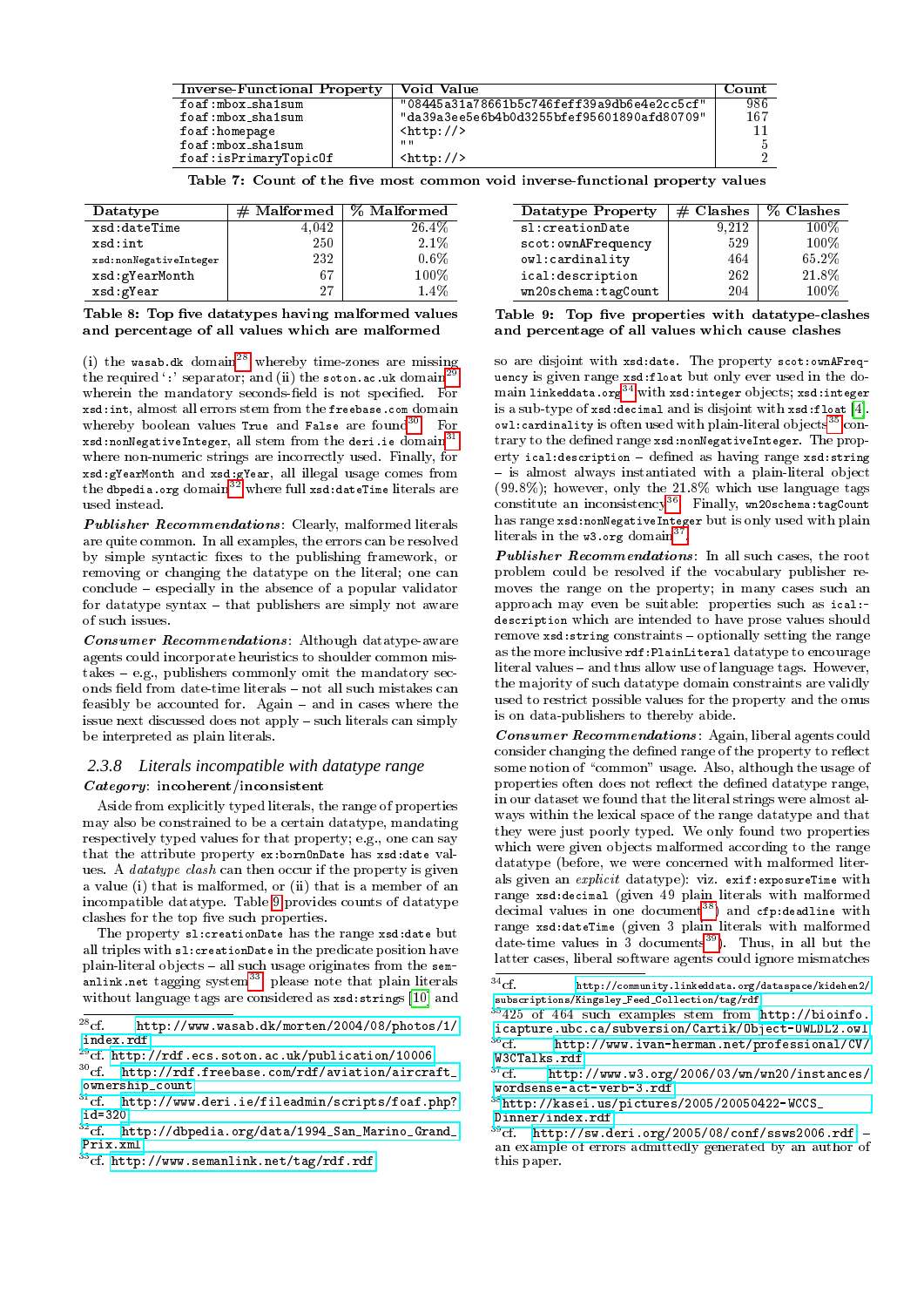| Disjoint Classes                                | $#$ Instances |
|-------------------------------------------------|---------------|
| foaf: Agent $\sqcap$ foaf: Document             | 502           |
| foaf: Organization □ foaf: Person               | 328           |
| foaf:Document □ foaf:Person                     | 232           |
| $\texttt{s}$ ioc: Container $\sqcap$ sioc: Item | 194           |
| $\texttt{sioc:Item} \sqcap \texttt{sioc:User}$  | 35            |

<span id="page-7-2"></span>Table 10: Top five instantiated pairs of disjoint classes

between an object's datatype and that specified by the property's range, parsing the literal string into the value space of the range datatype; however, caution is required when considering non-standard datatypes: consider if a property ex:temp has the datatype ex:celcius as range and is used with an ex:fahrenheit value  $-$  clearly the value should not be parsed as ex:celcius although in it's lexical space.

### *2.3.9 OWL inconsistencies*

#### Category: inconsistent

The Web Ontology Language (OWL) includes features such as defining disjoint classes, inequality between resources, etc.  $-$  which can additionally be used to check if some data agrees with the underlying ontology; i.e., that the data is consistent.

To begin with, we quickly mention inconsistency checks which we performed, but which did not detect anything in the crawl. Firstly, the class owl:Nothing is intended to represent the empty class, and, as such, should not contain any members; in our dataset, we found no directly asserted members of owl:Nothing. Also, an inconsistency can occur when owl:sameAs and owl:differentFrom overlap; again, however, we found no such examples in our crawl  $-$  in fact, we found no usage of owl:differentFrom in the predicate position of a triple. Similarly, although we found two instances of owl:AllDifferent/ owl:distinctMembers usage, none resulted in an inconsistency. Continuing, we also performed similar checks for instances of classes which were defined as complements of each other using owl:complementOf; however, again we found no owl:complementOf relations in our dataset. Briefly, we also performed simple checks for unsatisfiable concepts whereby, for example, one class is (possibly indirectly) both a subclass-of and disjoint-with another class: for each class found, we performed reasoning on an arbitrary membership of that class and checked whether any of the inferred memberships were of disjoint classes; however, we found no such concepts on the Web.

In fact, all inconsistencies we found in our crawl were related to memberships of disjoint classes. The OWL property owl:disjointWith is used to relate classes which cannot share members; disjoint classes are used in popular Web ontologies as an indicator of inconsistent information. For example, in FOAF the classes foat: Person and foat: Document are defined as being disjoint: something cannot be both. Resources can be asserted to be members of disjoint classes either directly by document owners, or inferred through reasoning. We only detected a small number of such direct assertions in our crawl { generally, a resource is asserted to be a member of one class in one document and a disjoint class in a remote document.<sup>[40](#page-7-1)</sup>

However, after reasoning on our dataset, there were 1,329 occurrences of inconsistencies caused by disjoint classes; Ta-ble [10](#page-7-2) enumerates the top five.

The most prominent cause of such problems stem from two incompatible FOAF exporters for LastFM data: the same resources are simultaneously defined as being of type foaf:Person in the opiumfield.com  $domain^{41}$  $domain^{41}$  $domain^{41}$  and inferred to be members of foaf:Document in the dbtune.org domain<sup>[42](#page-7-4)</sup>. Again, there are many other exporters and domains which contribute; for example, an exporter of Wikipedia data in the sioc-project.org domain<sup>[43](#page-7-5)</sup> uses the same URI to identify users and the users' Wikipedia profile page.

Publisher Recommendations: Such problems with inconsistent data - especially those arising from multiple sources - may be quite difficult to solve. The obvious and lazy solution is to remove the disjointness constraints from the relevant ontologies; however, these constraints are intended to flag nonsensical or conflicting information and removing them clearly does not solve the root cause. Currently, the main observed cause for such inconsistencies is the use of incompatible naming schemes  $-$  using URIs to identify two  $\zeta$  completely different things - most often across different domains; agreement must be reached on what is an appropriate identifier for the contentious resource.

Consumer Recommendations: There are two standard approaches for handling inconsistencies in agents incorporating reasoning: resolve or overlook; the former approach  $-$  which requires 'defeating' the 'marginal view'  $-$  may not be so in tune with the open philosophy of the Web, where contradiction could be considered a 'healthy' symptom of differing opinions. Rule-based reasoning approaches have the luxury of optionally overlooking inconsistencies, where inconsistent data can simply be 
agged (e.g., see OWL 2 RL rules in [\[7\]](#page-9-7) with false consequences). However, tableaux algorithms are less resistent to inconsistencies and are tied by the principle of explosion: ex contradictione quodlibet (from contradiction follows anything); some works focus on para $consistent$  reasoning  $-$  tableaux reasoning tolerant to inconsistency - although such approaches are expensive in practice (cf. [\[14\]](#page-9-8)). In any case, in either rule- or tableaux-based approaches  $=$  and depending on the application scenario  $=$ inconsistent data may be pre-processed with those triples causing inconsistencies dropped according to some heuristic measures.

#### <span id="page-7-0"></span>**2.4 Non-authoritative contributions**

#### *2.4.1 Ontology-hijacking*

### Category: incoherent/hijack

In previous work, we encountered a behaviour which we termed "ontology hijacking"  $[12]$ : the redefinition by third parties of external classes/properties such that reasoning over data using those external terms is affected: herein  $-$  and loosely – we define the notion of an authoritative document for a term as the document resolved by dereferencing the term, and consider all other (non-authoritative) documents as third-party documents (please see [\[12\]](#page-9-4) for a more exhaustive discussion). Web ontologies/vocabularies published according to best-practices are thereby the only document authoritative for the terms in their namespace.

In our dataset, we found that 5,211 document engaged in some form of ontology hijacking - most such occurrences were due to third party sources 'echoing' the authoritative definition of a class or property in their local ontology. However, we also encountered examples of third-parties redening class/properties. As an example, we found one document which redefines the core property  $\texttt{rdf:type}$  - defining nine of its properties as being the domain of  $\texttt{rdf:type}$  - effectively

<span id="page-7-1"></span> $^{40}$ [http://apassant.net/blog/2009/05/17/](http://apassant.net/blog/2009/05/17/inconsistencies-lod-cloud)

[inconsistencies-lod-cloud](http://apassant.net/blog/2009/05/17/inconsistencies-lod-cloud)

<span id="page-7-3"></span> ${}^{41}\mathrm{cf.}$ , <http://rdf.opiumfield.com/lastfm/profile/danbri>

<span id="page-7-5"></span><span id="page-7-4"></span> $^{42}$ cf., <http://dbtune.org/last-fm/danbri.rdf><br> $^{43}$ cf http://ws.sioc-project.org/mediawiki/media -<br>[http://ws.sioc-project.org/mediawiki/mediawiki.php?wiki=](http://ws.sioc-project.org/mediawiki/mediawiki.php?wiki=http://en.wikipedia.org/wiki/User:Andy_Dingley) [http://en.wikipedia.org/wiki/User:Andy\\_Dingley](http://ws.sioc-project.org/mediawiki/mediawiki.php?wiki=http://en.wikipedia.org/wiki/User:Andy_Dingley)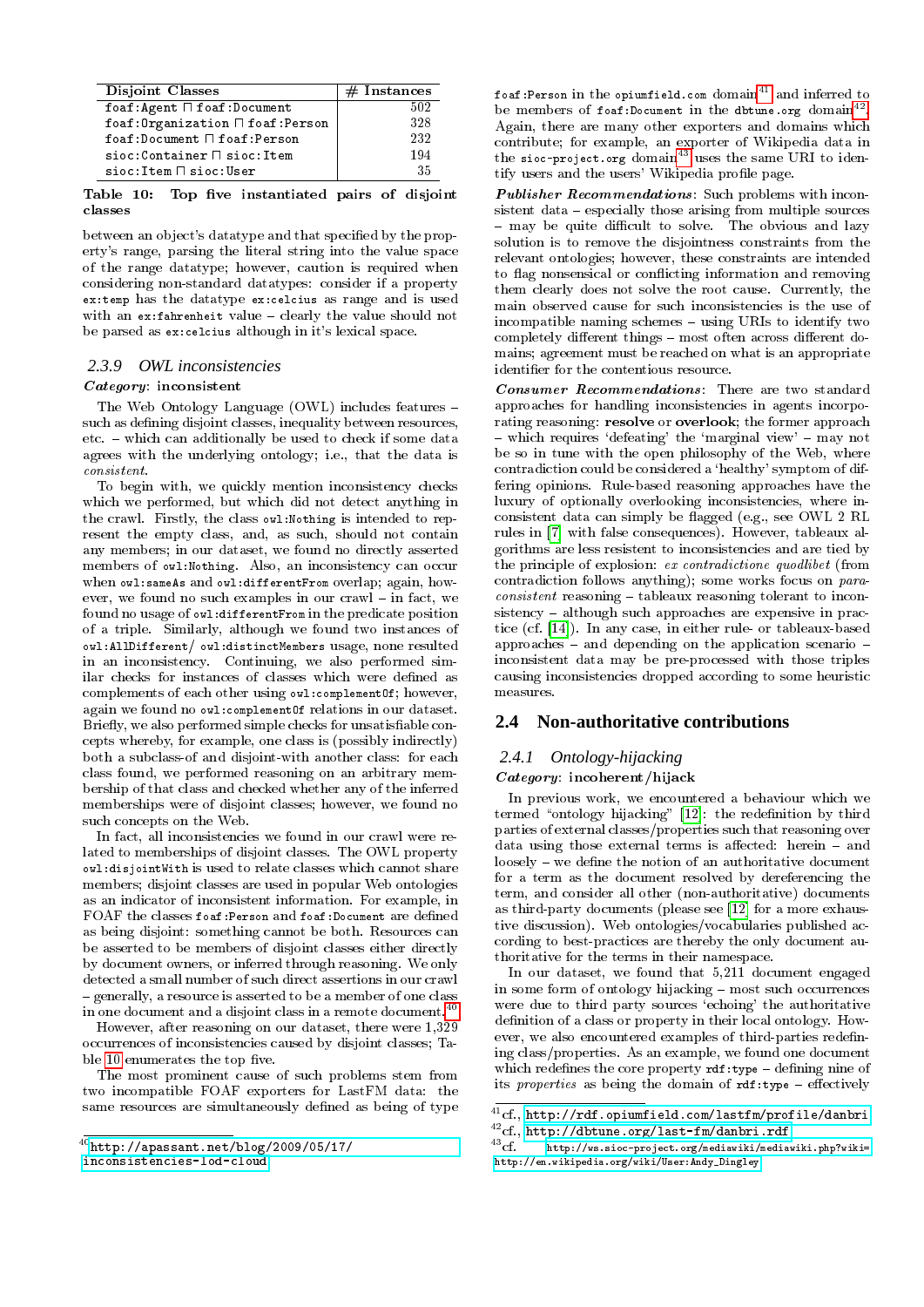leading to every entity described on the Web being inferred as a member of those nine properties.<sup>[44](#page-8-0)</sup> Again, for example, we found 219 statements declaring  $f$ oaf:Image - authoritatively defined as a class  $-$  to be a property; these were from the sembase.at domain (again see Footnote [15\)](#page-4-2).

Publisher Recommendations: This particular issue focuses on how vocabulary publishers re-use existing vocabularies: we would thus particularly encourage vocabularies to extend external terms, and not redefine them. Such usage is more generally related to the principle of *modularity*, encouraging the modular design of Web vocabularies and avoiding the mess implied by the cross-definition of terms over the Web.

Consumer Recommendations: Clearly, on the Web, people should not be constrained in what they express and where they express it; however, to do useful reasoning, developers must take contextual information into account and provide some means of insulating ontologies from wayward external contributions. Again, in previous work we have described our system for performing reasoning over RDF Web data called SAOR [\[12\]](#page-9-4), and found it essential to introduce our notion of authority when doing reasoning: in particular, we define our notion of an "authoritative rule application" which will not produce inferences from non-authoritative triples which redene external terms. An orthogonal approach to the same problem is that of "quarantined reasoning" described in [\[5\]](#page-9-9), which loosely constitutes \per-document" reasoning, and scopes inferences based on a closed notion of context derived from the implicit and explicit imports of each input document, thus excluding third-party contributions (please see [\[12\]](#page-9-4) for a more in-depth comparison).

### **3. RELATED WORK**

Earlier papers analysing problems in RDF Web data and the uptake of standards mainly focus on the categorisation and validation of documents with respect to the various OWL species. In  $[1]$ , the authors performed validation  $-$  based on OWL-DL constraints  $-$  for a sample group of 201 OWL ontologies which were all found to be OWL Full for mainly trivial reasons; the authors then suggested means of patching the ontologies to be OWL-DL conformant. A similar but more extensive survey was conducted in [\[19\]](#page-9-11) over 1,275 ontologies; the authors provided categorisation of the expressivity and species and discussion related to patching of the ontologies. At the moment, we do not offer species validation for RDFS/OWL and our scope is much broader with respect to validation.

In [\[15\]](#page-9-12), the authors describe common user errors in modeling OWL-DL ontologies. In [\[17\]](#page-9-13), the authors describe some error checking for OWL ontologies using integrity constraints involving the Unique Name Assumption (UNA) and also the Closed World Assumption (CWA). Similarly, in [\[18\]](#page-9-14), various errors and constraints are introduced for error checking; the primary contribution is the introduction of five  $\infty$ . congruencies' (e.g., an individual not satisfying a cardinality constraint according to UNA/CWA) with cases, causes and methods of detection. However, all of these papers have a decidedly more OWL-centric focus than our work and provide no analysis or discussion of Web data.

In [\[6\]](#page-9-15), the authors provided an in-depth analysis of the landscape of RDF Web data in a crawl of 300M triples. Also they identied some statistics about classes and properties (SWTs) in RDF data; e.g., they found that 2.2% of classes and properties had no definition and that 0.08% of terms had both class and property meta-usage. However, again our focus is much more broad in characterising errors in RDF Web data.

### **4. WHAT ABOUT ALICE?**

We can now see that although our protagonist Alice is purely hypothetical, her adventures in Linked Data wonderland are disappointingly less so; in our analysis, we have shown the types of issues in RDF data on the Web that have made her journey so disconcerting. We have presented, provided statistics and examples for, and discussed a plethora of different types of errors, hopefully raising awareness of such issues amongst data publishers and developers of agents who wish to access and interpret such data. As typied by Alice, such issues can dramatically lower the quality of some applications, and consequently their end-user appeal; the errors do not come from the engine, but from the underlying data and thus, reasonable efforts to resolve data issues are as important as developing tolerant applications.

So, how can we help Alice?

We have already determined that many such issues are easily resolvable by the publisher and therefore concluded that publishers are unaware of the problems resident in their data. One solution would be to provide a system for validating RDF data being published to the Web: several systems exist but do not cover the broad range of issues discussed in this paper. From a syntactic point of view, the first valida-tor available was the W3C RDF Validator<sup>[45](#page-8-1)</sup>, being able to check the syntax of any RDF/XML document (however, not datatype syntax). The DAML validator<sup>[46](#page-8-2)</sup> provides checking of a large number of issues; however the validator is out of date (does not support OWL), and, at the time of writing, does not work. With regards to the protocol issues, the online Vapour validator<sup>[47](#page-8-3)</sup> [\[3\]](#page-9-16) aims at validating the compliance of published RDF data (either vocabularies or instances data) according to Linked Data principles [\[2\]](#page-9-3). The online Pellet  $[16]$  validator<sup>[48](#page-8-4)</sup> enables species validation as well as other criteria we identied such as checking ontology consistency and finding unsatisfiable concepts.

There are also a number of command-line validators. The Validating RDF Parser  $(VRP)^{49}$  $(VRP)^{49}$  $(VRP)^{49}$  operates on specified RDF Schema constraints, with some support for datatypes. The Eyeball<sup>[50](#page-8-6)</sup> project provides command-line validation of RDF data for common problems including use of undefined properties and classes, poorly formed namespaces, problematic prefixes, literal syntax validation and other optional heuristics.

However, none of the above validators cover the plethora of issues we have encountered; thus, we have developed and now provide RDF:Alerts: <http://swse.deri.org/RDFAlerts/>. Given a URI, the system provides validation for many of the issues enumerated in this paper; Figure [2](#page-9-18) shows a screenshot of feedback for an erroneous document. We further intend to extend the tool – to include all of the presented issues and suggestions from the community  $-$  and to improve usability; we may also consider extending such a tool to provide intermittent automatic reporting to publishers who opt in, depending on the perceived demand of such a service.

Still, other issues - particularly relating to inter-dataset incompatibility, naming, and inconsistent use of vocabulary terms - may be more difficult to resolve. Indeed, we have

<span id="page-8-0"></span> $44$ <http://www.eiao.net/rdf/1.0>

<span id="page-8-1"></span><sup>45</sup><http://www.w3.org/RDF/Validator/>

<span id="page-8-2"></span><sup>46</sup><http://www.daml.org/validator/>

<span id="page-8-3"></span><sup>47</sup><http://validator.linkeddata.org>

<span id="page-8-4"></span><sup>48</sup><http://www.mindswap.org/2003/pellet/demo.shtml>

<span id="page-8-5"></span><sup>49</sup><http://139.91.183.30:9090/RDF/>

<span id="page-8-6"></span> $^{50}\mathrm{http://jena.sourceforge.net/Eyeball/}$  $^{50}\mathrm{http://jena.sourceforge.net/Eyeball/}$  $^{50}\mathrm{http://jena.sourceforge.net/Eyeball/}$